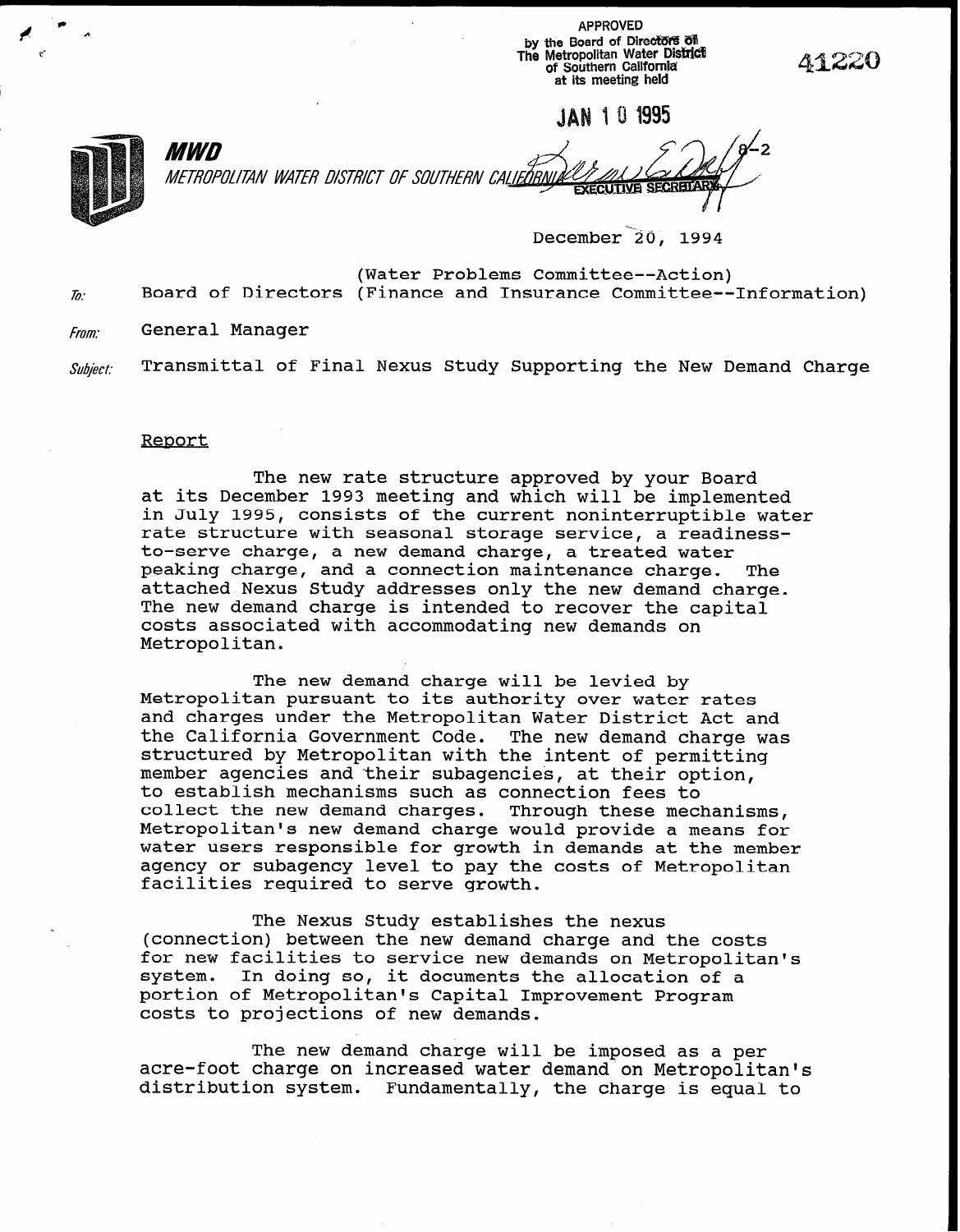Board of Directors -2- December 20, 1994

Metropolitan's costs of meeting new demands divided by the projected regional increase in demand.

A series of drafts of the Nexus Study were distributed at Board meetings in July, September, and November and concurrently provided to general managers of all member agencies. Staff has been working with our member agencies and has addressed many of the implementing issues by incorporating member agency comments in this final Nexus Study.

The most significant change from the third draft is determining the new demand charge base. This change was made to more fairly represent a member agency's average imported water use. A member agency's base is the larger of (1) the three-year average of imported water purchases for fiscal years 1989-90 through 1991-92, excluding one time drought storage agreements: (2) the four-year average of imported water purchases for fiscal years 1989-90 through 1992-93, excluding one time drought storage agreements and long-term seasonal storage service deliveries attributable to May on June 1993; or (3) the readiness-to-server to-server to-server to-server to-server to-server to-server co may of June 1993; Of (3) the re

The Nexus Study is organized as follows. THE NEXUS SUUDY IS OFGANIZED AS IOIIOWS.<br>Section 2, which follows interalesting Section 1, summarizes water demands on Metropolitan and shows how the new demand<br>Section demands on Metropolitan and shows how the new demand water demands on Metropolitan and shows how the new demand base is determined. The new demand charge base is the same as described in the Resolution Giving Notice of Intention to Impose New Demand Charge. Section 3 describes the Capital Improvement Program used to calculate the new demand charge. The Capital Improvement Program, excluding treatment projects, is based on the Integrated Resources Plan preferred resource mix and totals \$5.4 billion over the 25-year planning horizon. New demands are estimated to be responsible for 33 percent or \$1.78 billion of these costs. Section 3 also describes how project costs are allocated to existing and future users. Calculation of the new demand charge is shown in Section 4, along with projected new demand charge revenue by member agency. To provide quidance to member agencies that wish to develop connections fees, Appendix A illustrates two different approaches member agencies and subagencies could take to implement capacity charges at the local level. Appendix B presents an allocation of water quality and treatment projects between existing and new demands. This information will help Metropolitan and its member agencies determine whether costs of additional treatment facilities warrant a separate